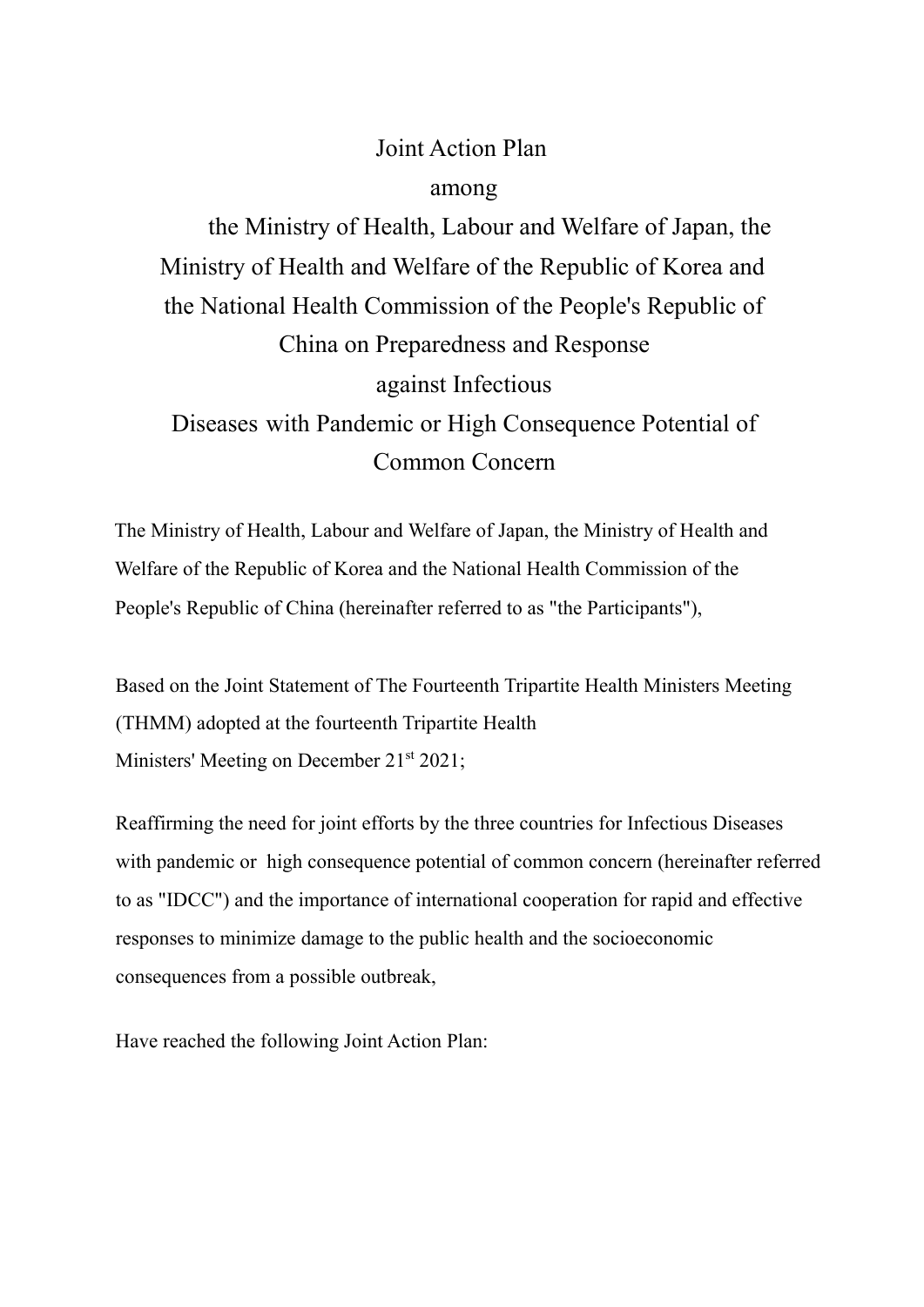#### 1.Contact points

1-1. The Participants designate the following organizations as channels for information sharing and will utilize them as focal points regarding IDCC both in ordinary times and in the case of an outbreak:

- Japan: Tuberculosis and Infectious Disease Control Division/ Office of Global Health Cooperation International Affairs Division, Ministry of Health, Labour and Welfare;
- Korea: Division of International Cooperation, Ministry of Health and Welfare, Director for International Affairs, Korea Disease Control and Prevention Agency;
- China: Department of International Cooperation, National Health Commission;

1-2. The Participants will establish an audio or video conference network and use other methods such as email to facilitate information sharing.

1-3. The Participants will promptly update and share the information whenever the focal point is changed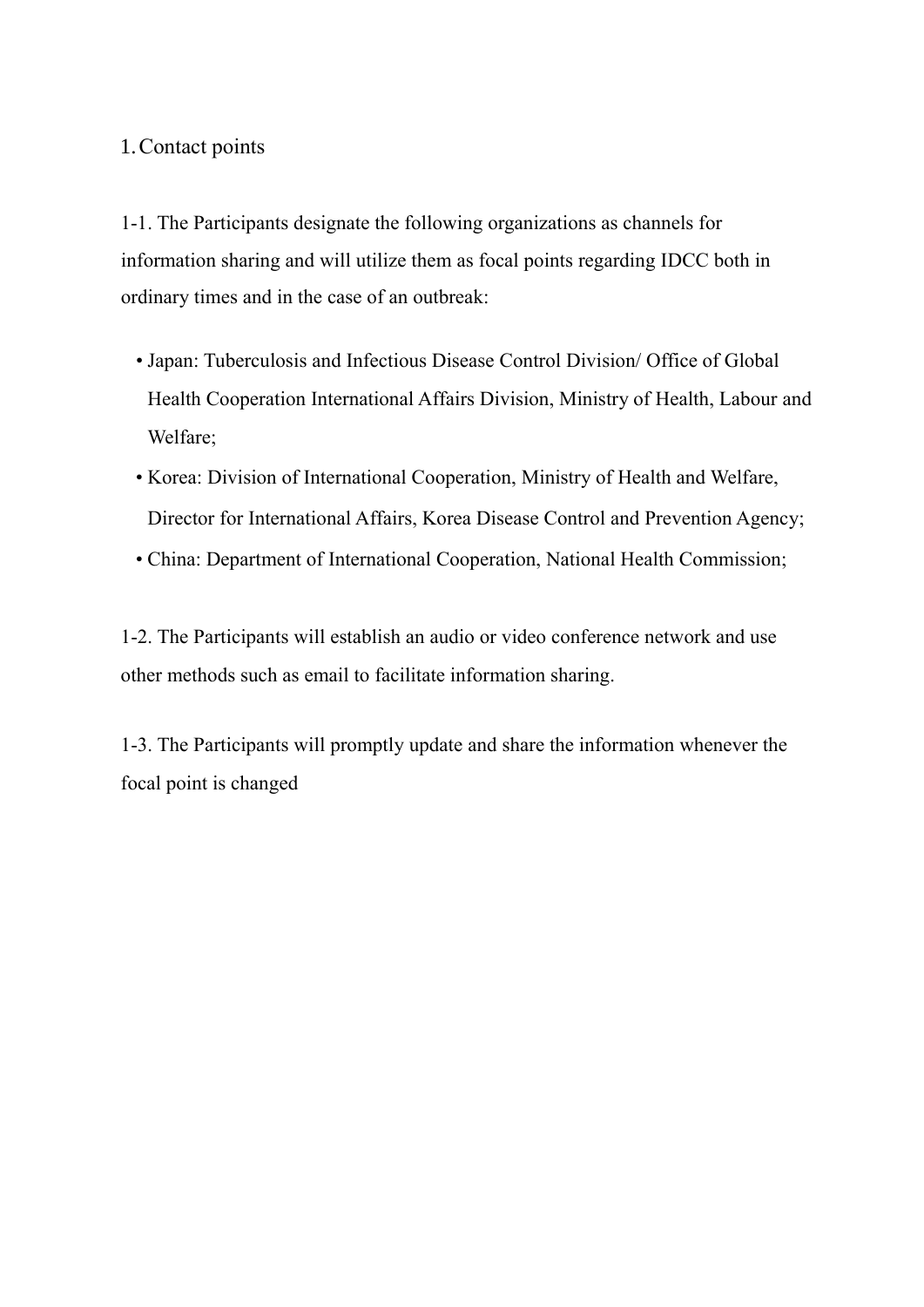### 2. Information, evidence and knowledge sharing

2-1. If IDCC emerge, the Participants will share the following information, evidence and knowledge among the countries as swiftly as possible and during all phases of the pandemic according to the laws and regulations in respective countries::

- •Epidemiological information;
- •Clinical management and treatment practices and protocols;
- •Virological and laboratory information;
- •Infectious disease control measures in clinical settings;
- •Public health and social measures; and
- •Other scientific response.

2-2 The participants will exchange experts and officials if necessary to enhance capacity building through the cooperation of information and knowledge sharing and close communication.

#### 3. Risk communication

The Participants will take the following measures to effectively provide accurate information to the public in the case of an outbreak of IDCC:

- Consider development of a joint declaration by health ministers of the Participants for a closer trilateral cooperation system
- Exchange experiences in the field of how to provide timely, accurate, and transparent information on infectious diseases through public disclosure of timely and accurate information and active communication with domestic and overseas media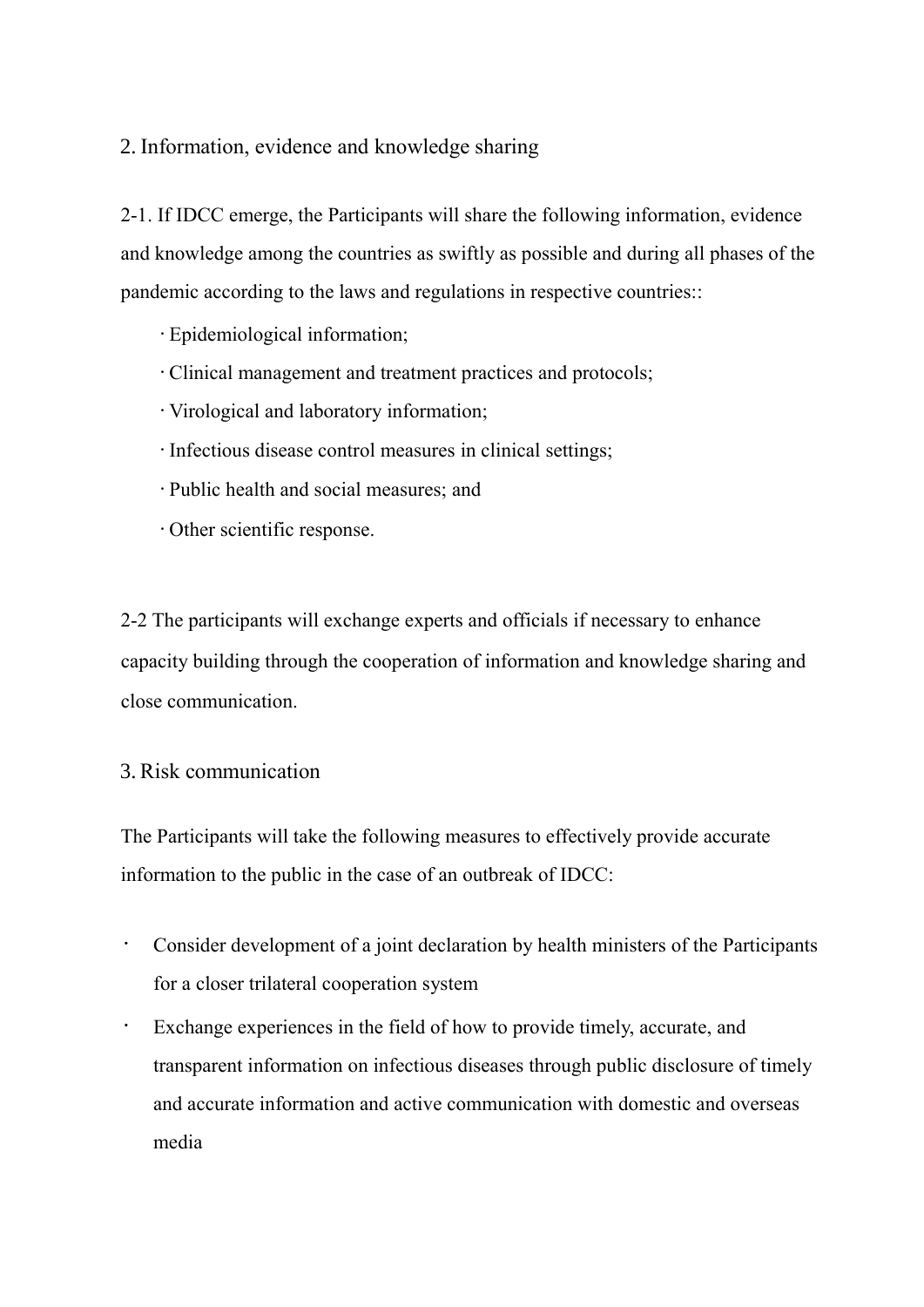- Create a mechanism for trilateral emergency rapid and closer communication through the IHR national focal points of Japan, Korea and China.
- 4. Scientific preparedness and response including research and development for medical countermeasures such as vaccines, diagnostics and therapeutics.

The Participants will share the available information regarding the status of vaccines, diagnostics and therapeutics for IDCC.

# 5. Expansion of cooperation

The Participants will strive to develop and improve prevention and response measures against IDCC and human capacity building by conducting activities as needed such as:

- carrying out joint risk assessment and exercises for preparing against IDCC occasionally after negotiations among the three countries; and
- conducting international joint table-top exercises and/or after action review including those supported by the World Health Organization, seminars and symposia by inviting other Asian countries to expand the scope of cooperation.

# 6. Condition

6-1. This Joint Action Plan will be carried out in accordance with the respective laws and regulations of the Participants and subject to the availability of personnel, resources and funds of the Participants.

6-2. Any disputes between the Participants that may arise from the interpretation or implementation of this Joint Action Plan will be settled amicably by consultations and negotiations between the Participants.